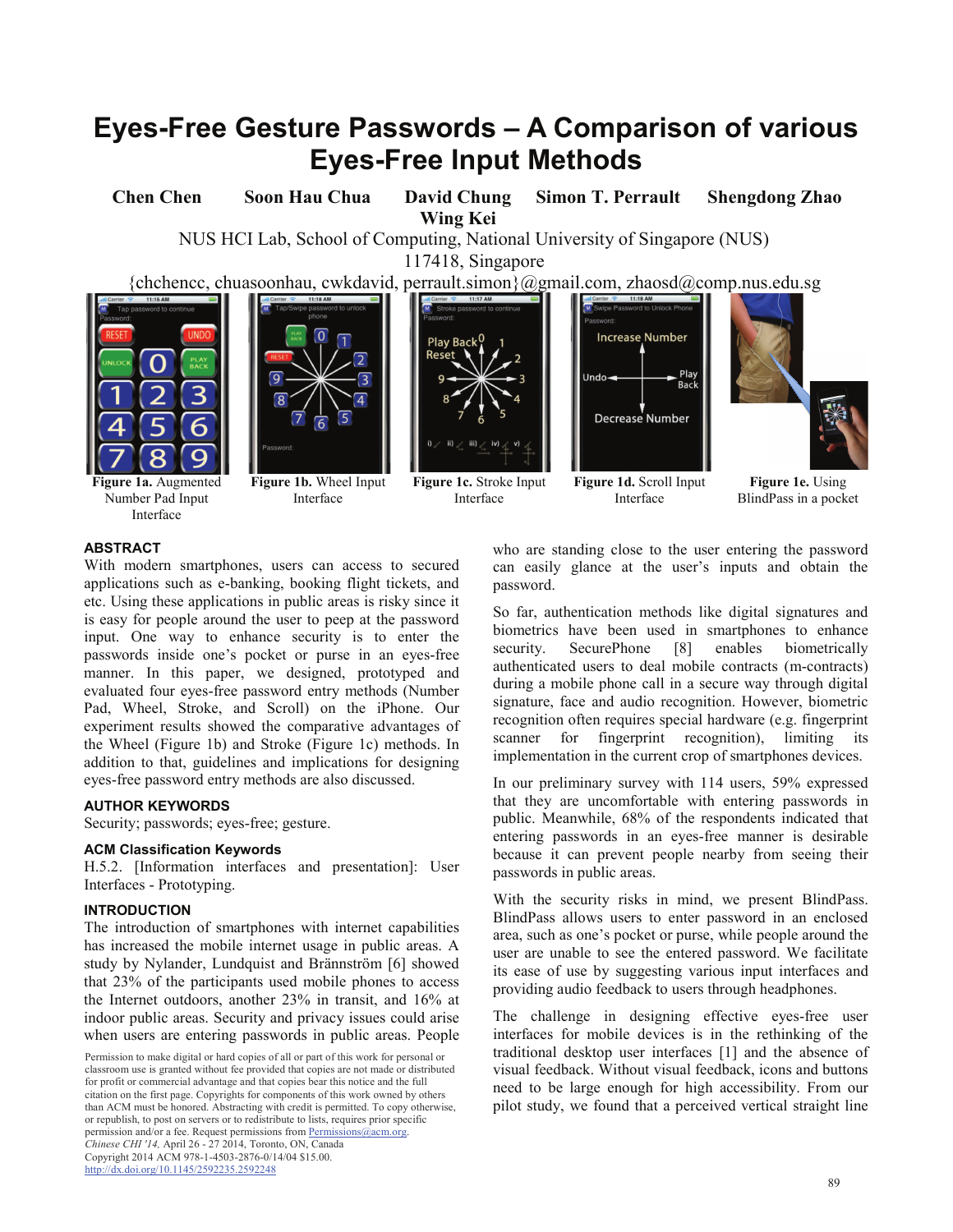that a user drew without visual feedback is not a straight line drawn in the mobile device (Figure 2a). Likewise, when users lifted up their finger to end an input session, it left a tail on the touch input (Figure 2b). Hence, our gesture recognition algorithm has to recognize these features and cater for different degrees of recognition and acceptance rates. We also provide different audio feedback for tapping and error inputs so that users know their input to the system [10]. For realistic use of BlindPass in the public, users will need to use headphones to listen to the auditory feedback.





**Figure 2a.** Straight line drawn by a right thumb performing the swiping motion

Figure 2b. 'Tail' generated by lifting up the right thumb after performing a left-to-right swipe motion.

# **RELATED WORK**

#### **Eyes-free interaction**

There are a number of existing works on eyes-free interaction technique. However, due to space limitation, we only reviewed those that directly influenced our design. In 2007, earPod [10] was developed to provide eyes-free menu selection with touch input and reactive audio feedback for the iPod. This input technique is similar to one of our eyesfree input methods (the Wheel). Despite that, we do not have the plastic cut out in earPod to provide haptic guidelines, since it prohibits the normal use of the rectangular touch screen.

Samsung developed *Gesture Lock* for their touch screen smartphones. It allows users to unlock the device and launch application by writing an English character at the lock screen. However, by just using a single English character is too simple and vulnerable to break in. We aim to support a more secure method of password entry that can be a pin number of any length.

At Google I/O 2009, Raman [7] demonstrated an adaptive interface for smartphones that provide audio and tactile feedback. This allows users to enter numbers in an eyesfree manner. The interface works by designating the first tap on the touch screen as number 5. Further strokes in other directions allow users to access other numbers in orientation that mimics the number pad format. In this work, the number pads of the Augmented Number Pad interface we designed are spatially fixed across the screen, similar to the virtualization of hard keys in a conventional mobile phone to provide closer comparison between the conventional number keypad input technique versus the eyes free input techniques.

#### **Mobile Authentication Security**

In 2012, De Luca et al. [2] proved that using an implicit authentication layer could improve mobile security. They tracked the touch screen data (e.g. speed and time) of the mobile owner and used them to identify the rightful user.

De Luca et al. later proposed "BoD Shapes" [3], which they identified as the best concept to enhance security and speed of Back-of-Device Authentication. Back-of-Device Authentication is also a practical way to prohibit unwanted observations.

Zezschwitz et al. conducted [9] a field study to compare the performance, usability and likeability between Graphical Passwords and personal identification numbers (PINs). They found that even though PINs won much in terms of speed and accuracy, users tended to prefer Graphical Passwords.

## **DESIGN OF EYES-FREE PASSWORD INTERFACES**

For BlindPass, we designed and prototyped four different eyes-free password entry methods, all of which are described below.

#### **Augmented Number Pad Entry**

One easy way to allow eyes-free password entry is to augment the conventional input methods such as number pad (Figure 1a) with auditory feedback, tactile feedback, or both. To enter a password, users can enter the password by tapping on the respective number buttons or by lifting up the finger when the system plays desired number through the headphones after a continuous swipe. Due to the lack of visual feedback, additional editing functions include undo, reset*,* and playback were added. The undo feature removes the last entered number, while the reset function clears all the entire password string entered. The small button at the top left corner of the screen provides an audio/tactile queue to the user that he/she has reached the top left corner of the touch screen.

#### **Wheel Input Method**

The Wheel input method interface (Figure 1b) mimics the spatial location of numbers in the clock face and an input technique similar a circular number lock (or menu selection as in earPod [10]). Users can tap the numbers according to their spatial difference, or swipe along the screen to enter a password. This swiping action could be in a circular motion, as if turning a physical circular number lock, or a straight line. The editing functions include reset and playback. From the preliminary survey, 28.2% of the participants like this input method.

#### **Stroke Input Method**

The Stroke input method allows users to enter the password using gesture, similar to a marking menu [5]. The system maps each number to a specific gesture (Figure 1c). There are no fixed positions where the user must start the gesture. This method is more suited for advanced users where they could remember the gesture rather than the actual number combination. Besides, this method has a higher entropy compared to the other methods. Let us consider the asterisk symbol gesture as an example: a different way of forming the asterisk will result in a different number combination. If the user makes the vertical  $( )$  swipe first, followed by the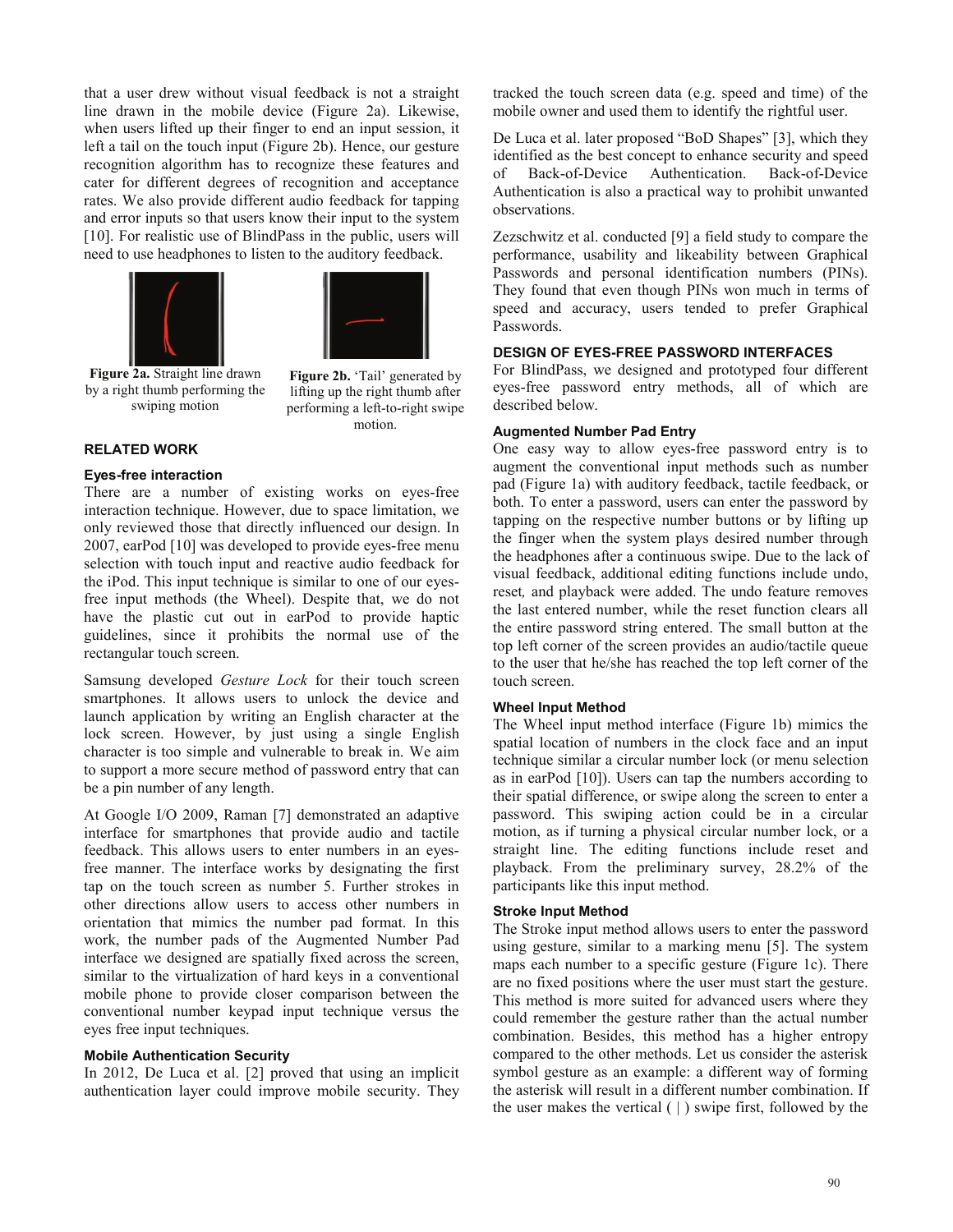horizontal  $(-)$  and the two diagonal swipes, the number formed is 6357. If user were to perform the diagonal swipes before the horizontal and horizontal swipes, the number formed is 5736. From our preliminary survey, 25.9% of the respondents like this input method.

# **Scroll Input Method**

The Scroll input method was inspired by the elevator system. Users input the password by swiping up or down from any position on the screen until the desired number is reached before lifting up their finger (Figure 1d). An upward swipe motion increases the number, analogous to an up-going elevator. A fast upward swipe motion increases the speed of the number increment, and vice-versa for downward swipe motion. In order to select the extreme numbers (nine and zero) quickly, the increment and decrement will stop at number nine and zero respectively. Unlike the Google eyes-free interface where every new tap on the screen is the number 5, our system continues from the number that the user stopped previously. The Scroll input method helps users to decide the next swipe motion in order to enter the next number quickly.

## **PILOT USER STUDY**

We recruited a group of ten participants with no prior knowledge about these entry methods to participate in the pilot study conducted in a computer laboratory. The purpose of the pilot study was to identify and investigate the problems encountered while inputting the eyes-free password. Participants' feedbacks were then gathered to improve the input techniques.

## **Results**

Across all interfaces, we observed a difference between what the users drew and what they thought they drew (as shown in Figure 2a and Figure 2b). Such irregularities caused the system to detect a different gesture, resulting in an incorrect number input. As a result, we modified the detection algorithm to recognize these tails.

For people who have big palms and thick thumbs, the region that is closest to the palm is difficult to reach. We made two improvements to address this problem. First, we enlarged the buttons for the Wheel input method to cater for greater accessibility to all number keypads. Second, we designed a new input method (Scroll method) that allowed convenient movement of the thumb (upward and downward swipes) to control the input of the password.

#### **EXPERIMENT**

We conducted an experiment to investigate the performance of each input interfaces that we designed and also to demonstrate that eyes-free password entry methods are actually deployable and accepted for use in the public. We used the data from Augmented Number Pad to benchmark against other methods. After the experiment, participants filled up a questionnaire to provide subjective feedback.

# **Setup and Procedure**

We conducted the experiment over a week where participants learn the various entry methods and use the

methods in the computer laboratory. Participants used headphones to listen to the auditory feedback. In order to minimize learning effect and bias to a particular input method, the attempt sequence of the experiment was counterbalanced with the Latin Square method, so the order of techniques was counterbalanced between users [1]. During the experiment we asked the users to conceal the phone under a table so they could not see it.

#### **Participants**

31 participants took part in the experiment, all aged between 25 to 30 years old, and were either third or fourth year undergraduate students in the university. Participants were compensated with credit point in their module coursework for their participation in the experiment. Before the experiment, all participants were given ample time to study and familiarize themselves with the Apple iPhone's iOS user interface.

#### **Task**

First, participants changed the default password to their preferred four digits password. Then, they entered this password ten times for all four interfaces. When all four interfaces were completed, participants changed to an eight digits password and repeated the tasks of entering ten times each for all the four interfaces.

In summary, the experiment was designed as the following: 4 interfaces (Augmented Number Pad, Wheel, Stroke and Scroll)  $\times$  2 sets of passwords (four and eight character password)  $\times$  10 entry repetitions = 80 trials per participants.

Two participants volunteered to do the experiment in the public. Together with the experimenter, the experiment was conducted at the university's canteen and internal shuttle bus trip in the afternoon.

Execution time and the number of correction gestures per trial were measured in the experiment. A correction gesture happens whenever a user performs an incorrect input and thus has to perform a new gesture to correct the error.

#### **Results**

Figure 3 below shows the means for the completion time and number of correction gestures for each of the interfaces.



**Figure 3.** Means for the completion time and number of correction gestures for all four interfaces

In terms of the four-character password, there is a significant main effect on method  $(F_{3,90}=2.86, p=.04)$  for